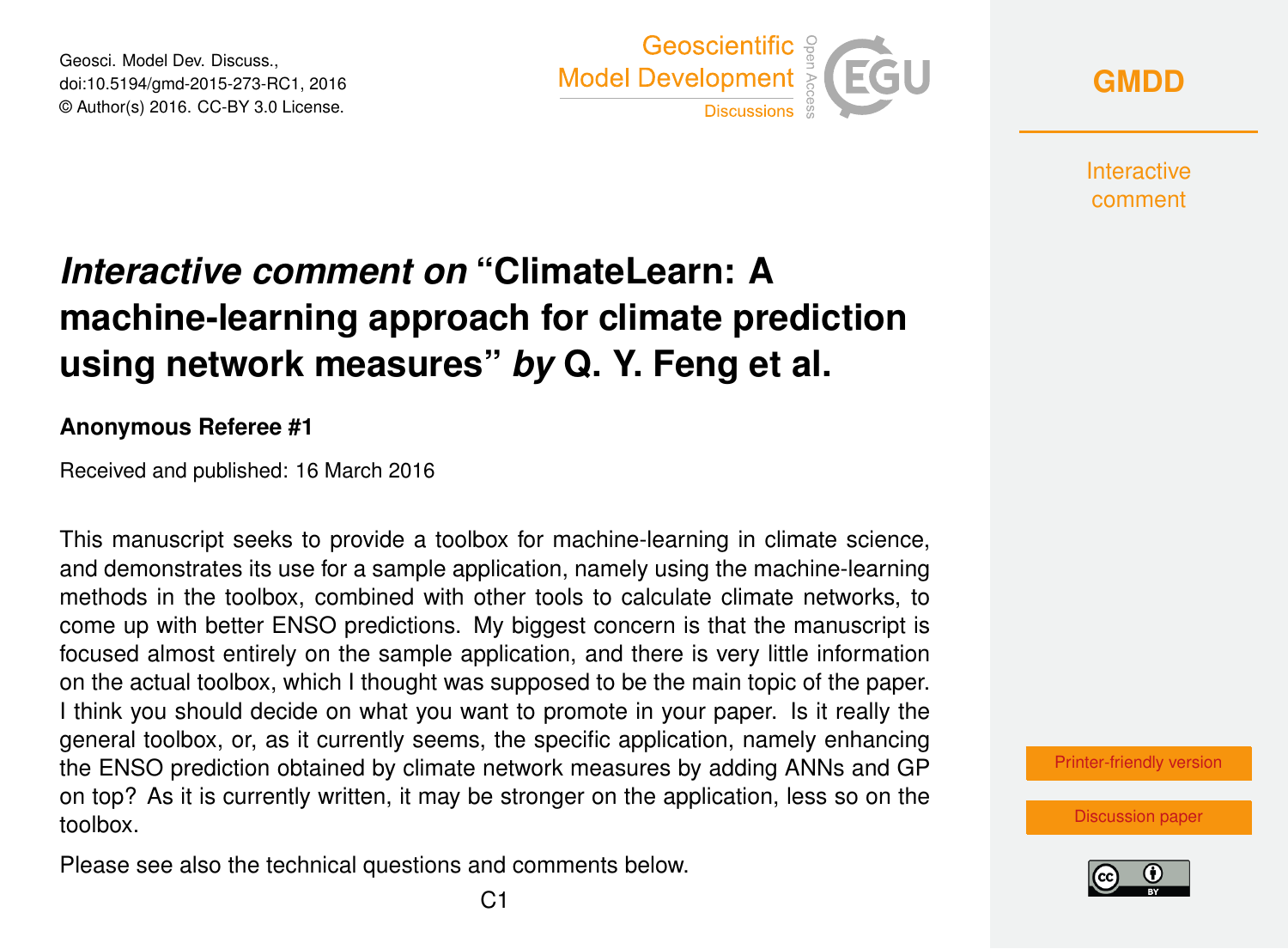A) QUESTIONS REGARDING THE TOOLBOX The toolbox is supposed to cover three areas (1) Data cleaning; (2) Artificial neural networks (ANN); (3) Symbolic regression with genetic programming (GP).

However, the data cleaning capabilities are never discussed in detail. Furthermore, on lines 345-346 the authors mention that they utilize two open source packages, Weka and ECJ. Since Weka implements ANNs, and ECJ implements GP, I can't help but wonder whether the ClimateLearn package is just a repackaging of those two packages?

My recommendations would be to

————————————————————-

1) Clearly define the capabilities of the Climate Learn package;

2) Clearly state the contributions of the authors, in relationship to the integrated Weka and ECJ packages. What is new? What exactly did the authors contribute?

## B) QUESTIONS REGARDING THE ENSO APPLICATION:

————————————————————-

1) Why do you include time, t, as one of your attributes? Please motivate.

2) Why did you select these two particular methods (ANN, GP) for this application (and for the toolbox)? Why are those two methods particularly suitable? Right now this approach seems fairly unmotivated. Would simpler - and more transparent - methods not be able to achieve similar improvements? In my experience, it is usually best to use the simplest method that does the job - and the two proposed methods are neither very simple, nor very transparent.

3) I am not completely convinced by the results you present, given that the sample size of predicted events is so small (3-4). Rather than using just one partition for training/testing, why not use several partitions, i.e. once leaving early events, once leaving

**Interactive** comment

[Printer-friendly version](http://www.geosci-model-dev-discuss.net/gmd-2015-273/gmd-2015-273-RC1-print.pdf)

[Discussion paper](http://www.geosci-model-dev-discuss.net/gmd-2015-273)